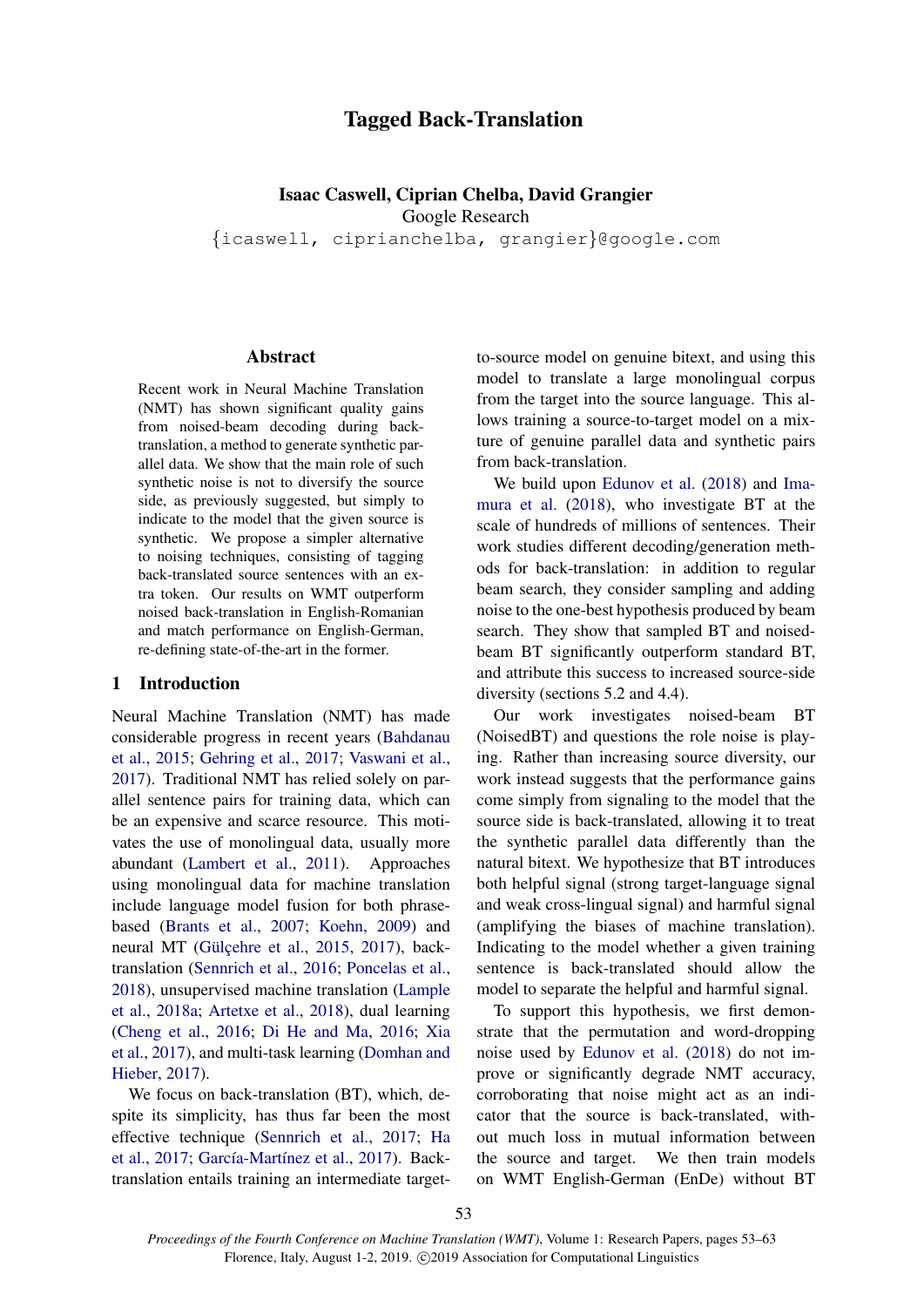noise, and instead explicitly tag the synthetic data with a reserved token. We call this technique "Tagged Back-Translation" (TaggedBT). These models achieve equal to slightly higher performance than the noised variants. We repeat these experiments with WMT English-Romanian (EnRo), where NoisedBT underperforms standard BT and TaggedBT improves over both techniques. We demonstrate that TaggedBT also allows for effective iterative back-translation with EnRo, a technique which saw quality losses when applied with standard back-translation.

To further our understanding of TaggedBT, we investigate the biases encoded in models by comparing the entropy of their attention matrices, and look at the attention weight on the tag. We conclude by investigating the effects of the backtranslation tag at decoding time.

## 2 Related Work

This section describes prior work exploiting target-side monolingual data and discusses related work tagging NMT training data.

### 2.1 Leveraging Monolingual Data for NMT

Monolingual data can provide valuable information to improve translation quality. Various methods for using target-side LMs have proven effec-tive for NMT [\(He et al.,](#page-9-12) [2016;](#page-9-12) Gülçehre et al., [2017\)](#page-9-4), but have tended to be less successful than  $back-translation - for example, Gilcenter et al.$ [\(2017\)](#page-9-4) report under +0.5 BLEU over their baseline on EnDe newstest14, whereas [Edunov et al.](#page-9-10) [\(2018\)](#page-9-10) report over +4.0 BLEU on the same test set. Furthermore, there is no straighforward way to incorporate source-side monolingual data into a neural system with a LM.

Back-translation was originally introduced for phrase-based systems [\(Bertoldi and Federico,](#page-8-3) [2009;](#page-8-3) [Bojar and Tamchyna,](#page-8-4) [2011\)](#page-8-4), but flourished in NMT after work by [Sennrich et al.](#page-10-1) [\(2016\)](#page-10-1). Several approaches have looked into iterative forwardand BT experiments (using source-side monolingual data), including [Cotterell and Kreutzer](#page-9-13) [\(2018\)](#page-9-13), [Vu Cong Duy Hoang and Cohn](#page-10-6) [\(2018\)](#page-10-6), and [Niu et al.](#page-10-7) [\(2018\)](#page-10-7). Recently, iterative backtranslation in both directions has been devised has a way to address unsupervised machine translation [\(Lample et al.,](#page-10-8) [2018b;](#page-10-8) [Artetxe et al.,](#page-8-2) [2018\)](#page-8-2).

Recent work has focused on the importance of diversity and complexity in synthetic training

data. [Fadaee and Monz](#page-9-14) [\(2018\)](#page-9-14) find that BT benefits difficult-to-translate words the most, and select from the back-translated corpus by oversampling words with high prediction loss. [Imamura](#page-9-11) [et al.](#page-9-11) [\(2018\)](#page-9-11) argue that in order for BT to enhance the encoder, it must have a more diverse source side, and sample several back-translated source sentences for each monolingual target sentence. Our work follows most closely [Edunov](#page-9-10) [et al.](#page-9-10) [\(2018\)](#page-9-10), who investigate alternative decoding schemes for BT. Like [Imamura et al.](#page-9-11) [\(2018\)](#page-9-11), they argue that BT through beam or greedy decoding leads to an overly regular domain on the source side, which poorly represents the diverse distribution of natural text.

Beyond the scope of this work, we briefly mention alternative techniques leveraging monolingual data, like forward translation [\(Ueffing et al.,](#page-10-9) [2007;](#page-10-9) [Kim and Rush,](#page-9-15) [2016\)](#page-9-15), or source copying [\(Currey et al.,](#page-9-16) [2017\)](#page-9-16).

#### 2.2 Training Data Tagging for NMT

Tags have been used for various purposes in NMT. Tags on the source sentence can indicate the target language in multi-lingual models [\(Johnson et al.,](#page-9-17) [2016\)](#page-9-17). [Yamagishi et al.](#page-10-10) [\(2016\)](#page-10-10) use tags in a similar fashion to control the formality of a translation from English to Japanese. [Kuczmarski and](#page-9-18) [Johnson](#page-9-18) [\(2018\)](#page-9-18) use tags to control gender in translation. Most relevant to our work, [Kobus et al.](#page-9-19) [\(2016\)](#page-9-19) use tags to mark source sentence domain in a multi-domain setting.

### 3 Experimental Setup

This section presents our datasets, evaluation protocols and model architectures. It also describes our back-translation procedure, as well as noising and tagging strategies.

#### 3.1 Data

We perform our experiments on WMT18 EnDe bitext, WMT16 EnRo bitext, and WMT15 EnFr bitext respectively. We use WMT Newscrawl for monolingual data (2007-2017 for De, 2016 for Ro, 2007-2013 for En, and 2007-2014 for Fr). For bitext, we filter out empty sentences and sentences longer than 250 subwords. We remove pairs whose whitespace-tokenized length ratio is greater than 2. This results in about 5.0M pairs for EnDe, and 0.6M pairs for EnRo. We do not filter the EnFr bitext, resulting in 41M sentence pairs.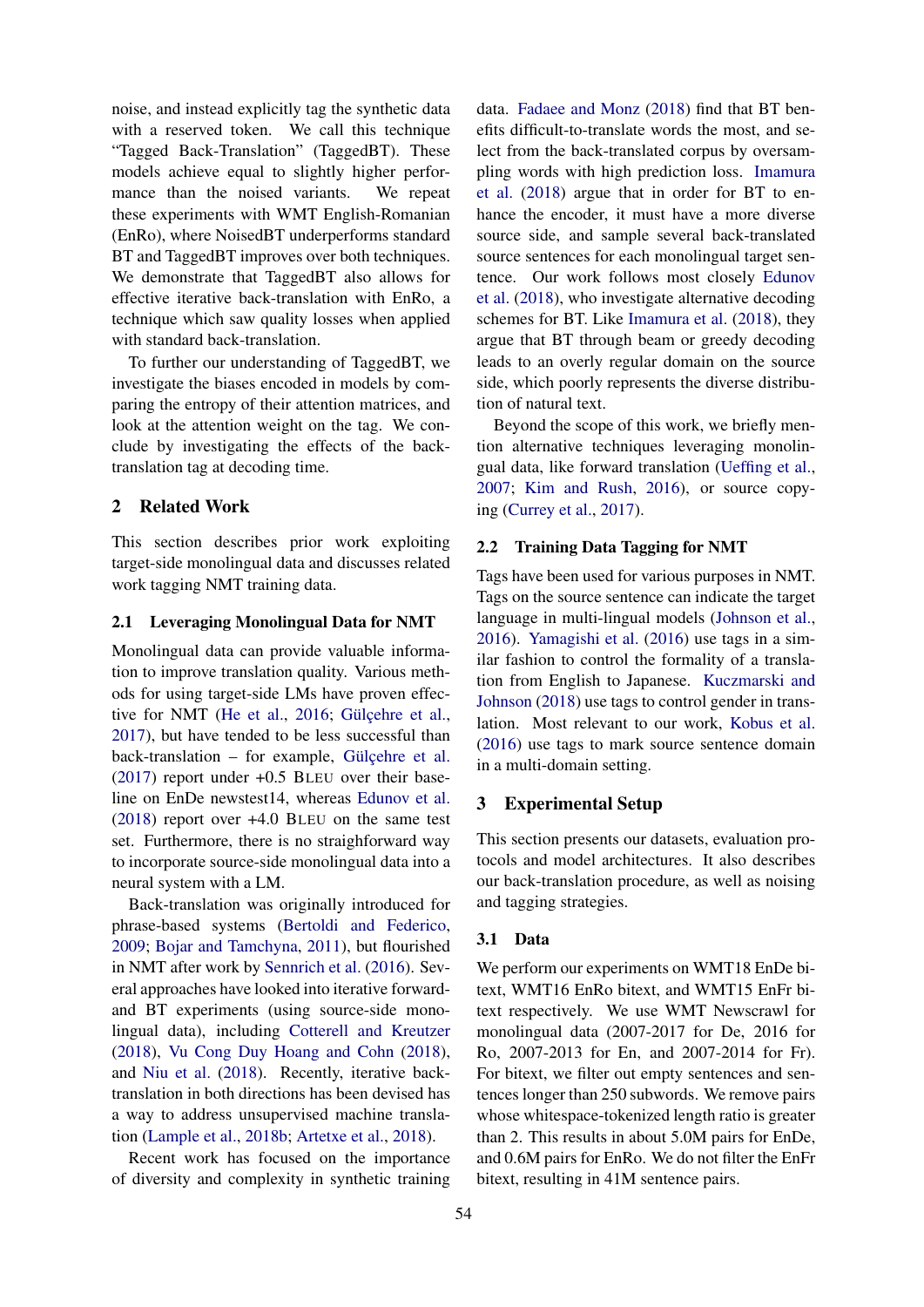For monolingual data, we deduplicate and filter sentences with more than 70 tokens or 500 characters. Furthermore, after back-translation, we remove any sentence pairs where the back-translated source is longer than 75 tokens or 550 characters. This results in 216.5M sentences for EnDe, 2.2M for EnRo, 149.9M for RoEn, and 39M for EnFr. For monolingual data, all tokens are defined by whitespace tokenization, not wordpieces.

The DeEn model used to generate BT data has 28.6 SacreBLEU on newstest12, the RoEn model used for BT has a test SacreBLEU of 31.9 (see Table [4.](#page-4-0)b), and the FrEn model used to generate the BT data has 39.2 SacreBLEU on newstest14.

#### 3.2 Evaluation

We rely on BLEU score [\(Papineni et al.,](#page-10-11) [2002\)](#page-10-11) as our evaluation metric.

While well established, any slight difference in post-processing and BLEU computation can have a dramatic impact on output values [\(Post,](#page-10-12) [2018\)](#page-10-12). For example, [Lample and Conneau](#page-10-13) [\(2019\)](#page-10-13) report 33.3 BLEU on EnRo using unsupervised NMT, which at first seems comparable to our reported 33.4 SacreBLEU from iterative TaggedBT. However, when we use their preprocessing scripts and evaluation protocol, our system achieves 39.2 BLEU on the same data, which is close to 6 points higher than the same model evaluated by SacreBLEU.

We therefore report strictly SacreBLEU<sup>[1](#page-2-0)</sup>, using the reference implementation from [Post](#page-10-12) [\(2018\)](#page-10-12), which aims to standardize BLEU evaluation.

#### 3.3 Architecture

We use the transformer-base and transformer-big architectures [\(Vaswani et al.,](#page-10-0) [2017\)](#page-10-0) implemented in *lingvo* [\(Shen et al.,](#page-10-14) [2019\)](#page-10-14). Transformer-base is used for the bitext noising experiments and the EnRo experiments, whereas the transformer-big is used for the EnDe tasks with BT. Both use a vocabulary of 32k subword units. As an alternative to the checkpoint averaging used in [Edunov](#page-9-10) [et al.](#page-9-10) [\(2018\)](#page-9-10), we train with exponentially weighted moving average (EMA) decay with weight decay parameter  $\alpha = 0.999$  [\(Buduma and Locascio,](#page-9-20) [2017\)](#page-9-20).

Transformer-base models are trained on 16 GPUs with synchronous gradient updates and pergpu-batch-size of 4,096 tokens, for an effective batch size of 64k tokens/step. Training lasts 400k steps, passing over 24B tokens. For the final EnDe TaggedBT model, we train transformer-big similarly but on 128 GPUs, for an effective batch size of 512k tokens/step. A training run of 300M steps therefore sees about 150B tokens. We pick checkpoints with newstest2012 for EnDe and newsdev2016 for EnRo.

## <span id="page-2-2"></span>3.4 Noising

We focused on noised beam BT, the most effective noising approach according to [Edunov et al.](#page-9-10) [\(2018\)](#page-9-10). Before training, we noised the decoded data [\(Lample et al.,](#page-10-3) [2018a\)](#page-10-3) by applying 10% worddropout, 10% word blanking, and a 3-constrained permutation (a permutation such that no token moves further than 3 tokens from its original position). We refer to data generated this way as NoisedBT. Additionally, we experiment using only the 3-constrained permutation and no word dropout/blanking, which we abbreviate as P3BT.

#### <span id="page-2-3"></span>3.5 Tagging

We tag our BT training data by prepending a reserved token to the input sequence, which is then treated in the same way as any other token. We also experiment with both noising and tagging together, which we call Tagged Noised Back-Translation, or TaggedNoisedBT. This consists simply of prepending the  $\langle BT \rangle$  tag to each noised training example.

An example training sentence for each of these set-ups can be seen in Table [1.](#page-2-1) We do not tag the bitext, and always train on a mix of backtranslated data and (untagged) bitext unless explicitly stated otherwise.

<span id="page-2-1"></span>

| Noise type        | Example sentence                                      |
|-------------------|-------------------------------------------------------|
| [no noise]        | Raise the child, love the child.                      |
| P <sub>3</sub> BT | child Raise the, love child the.                      |
| NoisedBT          | Raise child love child, the.                          |
| TaggedBT          | $\langle BT \rangle$ Raise the child, love the child. |
| TaggedNoisedBT    | $\langle$ BT $\rangle$ Raise, the child the<br>love.  |

Table 1: Examples of the five noising settings examined in this paper

## 4 Results

This section studies the impact of training data noise on translation quality, and then presents our results with TaggedBT on EnDe and EnRo.

<span id="page-2-0"></span> $1$ BLEU + case.mixed + lang.LANGUAGE\_PAIR + numrefs.1 + smooth.exp + test.SET + tok.13a + version.1.2.15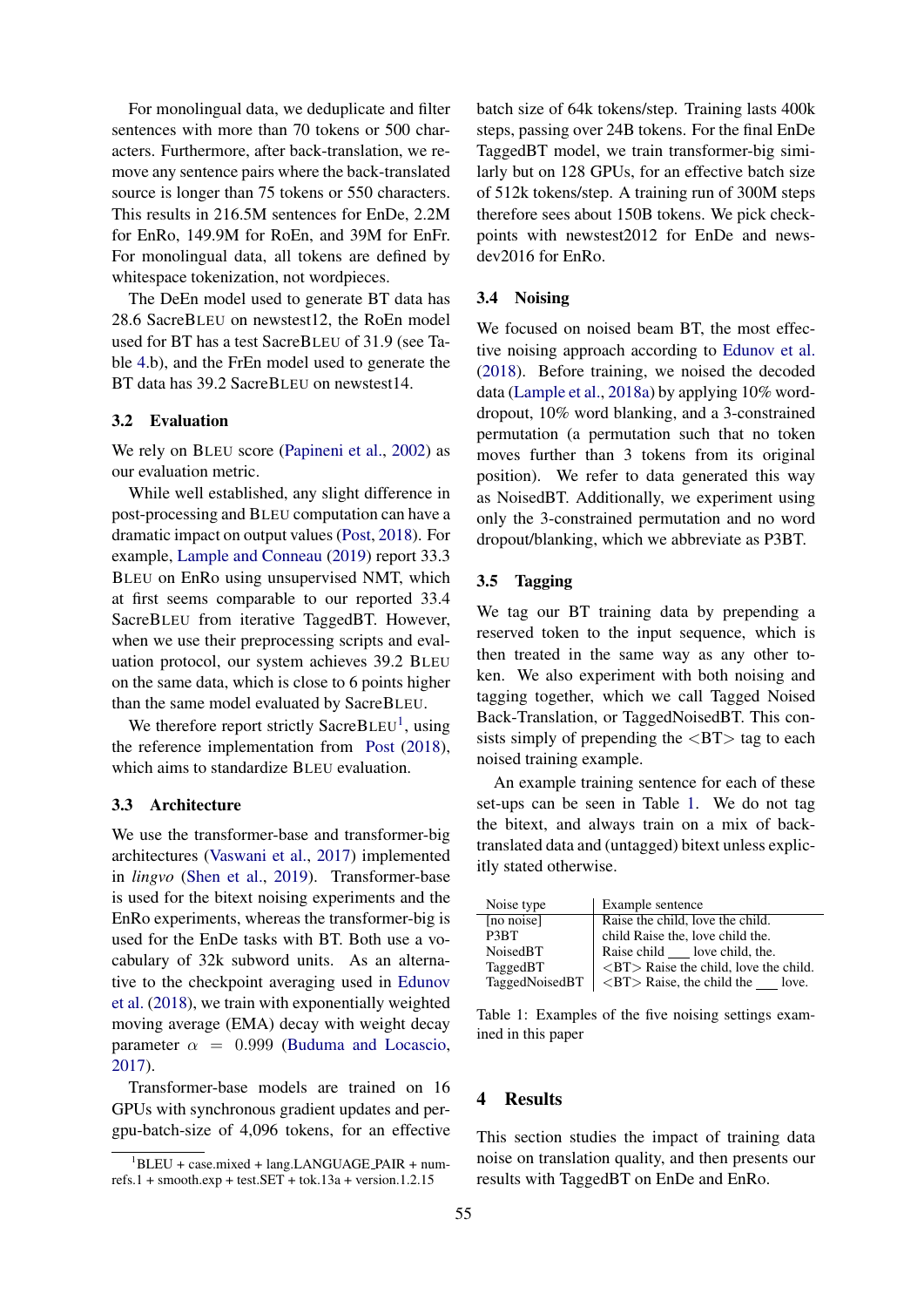#### 4.1 Noising Parallel Bitext

We first show that noising EnDe bitext sources does not seriously impact the translation quality of the transformer-base baseline. For each sentence pair in the corpus, we flip a coin and noise the source sentence with probability  $p$ . We then train a model from scratch on this partially noised dataset. Table [2](#page-3-0) shows results for various values of p. Specifically, it presents the somewhat unexpected finding that even when noising 100% of the source bitext (so the model has never seen wellformed English), BLEU on well-formed test data only drops by 2.5.

This result prompts the following line of reasoning about the role of noise in BT: (i) By itself, noising does not add meaningful signal (or else it would improve performance); (ii) It also does not damage the signal much; (iii) In the context of back-translation, the noise could therefore signal whether a sentence were back-translated, without significantly degrading performance.

<span id="page-3-0"></span>

|          | <b>SacreBLEU</b> |                           |  |  |  |  |  |
|----------|------------------|---------------------------|--|--|--|--|--|
| % noised |                  | Newstest '12 Newstest '17 |  |  |  |  |  |
| $0\%$    | 22.4             | 28.1                      |  |  |  |  |  |
| 20%      | 22.4             | 27.9                      |  |  |  |  |  |
| 80%      | 21.5             | 27.0                      |  |  |  |  |  |
| $100\%$  | 21.2             | 25.6                      |  |  |  |  |  |

Table 2: SacreBLEU degradation as a function of the proportion of bitext data that is noised.

#### 4.2 Tagged Back-Translation for EnDe

We compare the results of training on a mixture of bitext and a random sample of 24M backtranslated sentences in Table [3.](#page-4-1)a, for the various set-ups of BT described in sections [3.4](#page-2-2) and [3.5.](#page-2-3) Like [Edunov et al.](#page-9-10) [\(2018\)](#page-9-10), we confirm that BT improves over bitext alone, and noised BT improves over standard BT by about the same margin. All methods of marking the source text as back-translated (NoisedBT, P3BT, TaggedBT, and TaggedNoisedBT) perform about equally, with TaggedBT having the highest average BLEU by a small margin. Tagging and noising together (TaggedNoisedBT) does not improve over either tagging or noising alone, supporting the conclusion that tagging and noising are not orthogonal signals but rather different means to the same end.

Table [3.](#page-4-1)b verifies our result at scale applying TaggedBT on the full BT dataset (216.5M sentences), upsampling the bitext so that each batch contains an expected 20% of bitext. As in the

smaller scenario, TaggedBT matches or slightly out-performs NoisedBT, with an advantage on seven test-sets and a disadvantage on one. We also compare our results to the best-performing model from [Edunov et al.](#page-9-10) [\(2018\)](#page-9-10). Our model is on par with or slightly superior to their re- $sult<sup>2</sup>$  $sult<sup>2</sup>$  $sult<sup>2</sup>$ , out-performing it on four test sets and underperforming it on two, with the largest advantage on Newstest2018 (+1.4 BLEU).

As a supplementary experiment, we consider training only on BT data, with no bitext. We compare this to training only on NoisedBT data. If noising in fact increases the quality or diversity of the data, one would expect the NoisedBT data to yield higher performance than training on unaltered BT data, when in fact it has about 1 BLEU lower performance (Table [3.](#page-4-1)a, "BT alone" and "NoisedBT alone").

We also compare NoisedBT versus Tagged-NoisedBT in a set-up where the bitext itself is noised. In this scenario, the noise can no longer be used by the model as an implicit tag to differentiate between bitext and synthetic BT data, so we expect the TaggedNoisedBT variant to perform better than NoisedBT by a similar margin to NoisedBT's improvement over BT in the unnoised-bitext setting. The last sub-section of Table [3.](#page-4-1)a confirms this.

#### 4.3 Tagged Back-Translation for EnRo

We repeat these experiments for WMT EnRo (Table [4\)](#page-4-0). This is a much lower-resource task than EnDe, and thus can benefit more from monolingual data. In this case, NoisedBT is actually harmful, lagging standard BT by -0.6 BLEU. TaggedBT closes this gap and passes standard BT by +0.4 BLEU, for a total gain of +1.0 BLEU over NoisedBT.

### 4.4 Tagged Back-Translation for EnFr

We performed a minimal set of experiments on WMT EnFr, which are summarized in Table [5.](#page-5-0) This is a much higher-resource language pair than either EnRo or EnDe, but [Edunov et al.](#page-9-10) [\(2018\)](#page-9-10) demonstrate that noised BT (using sampling) can still help in this set-up. In this case, we see that BT alone hurts performance compared to the strong bitext baseline, but NoisedBT indeed surpasses the bitext model. TaggedBT out-performs all other

<span id="page-3-1"></span><sup>&</sup>lt;sup>2</sup>SacreBLEU for the WMT-18 model at [github.com/](github.com/pytorch/fairseq) [pytorch/fairseq](github.com/pytorch/fairseq)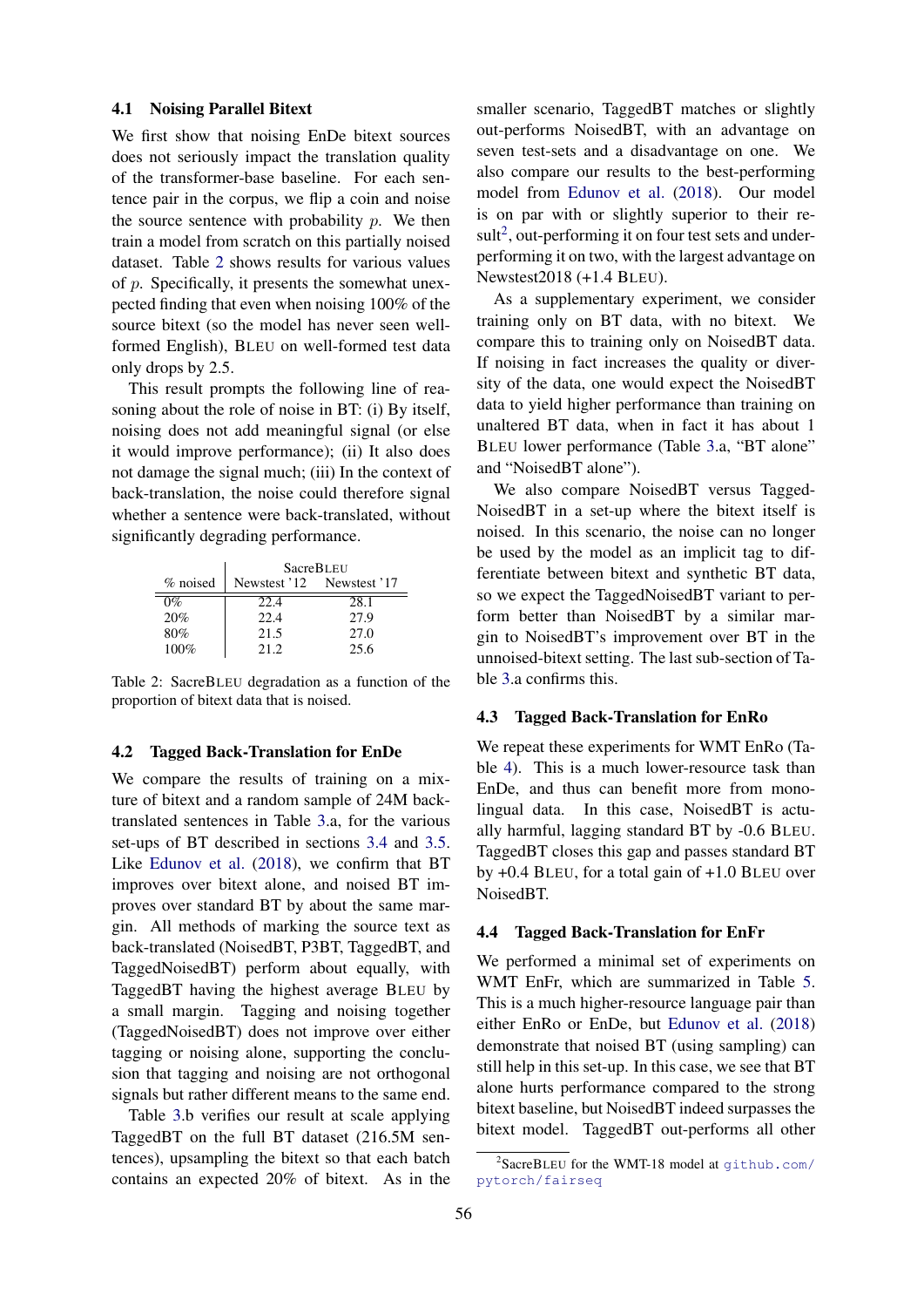<span id="page-4-1"></span>

| a. Results on 24M BT Set  |           |      |      |      |      |      |      |      |      |      |
|---------------------------|-----------|------|------|------|------|------|------|------|------|------|
| Model                     | AVG 13-18 | 2010 | 2011 | 2012 | 2013 | 2014 | 2015 | 2016 | 2017 | 2018 |
| Bitext                    | 32.05     | 24.8 | 22.6 | 23.2 | 26.8 | 28.5 | 31.1 | 34.7 | 29.1 | 42.1 |
| BT                        | 33.12     | 24.7 | 22.6 | 23.5 | 26.8 | 30.8 | 30.9 | 36.1 | 30.6 | 43.5 |
| NoisedBT                  | 34.70     | 26.2 | 23.7 | 24.7 | 28.5 | 31.3 | 33.1 | 37.7 | 31.7 | 45.9 |
| P3BT                      | 34.57     | 26.1 | 23.6 | 24.5 | 28.1 | 31.8 | 33.0 | 37.4 | 31.5 | 45.6 |
| TaggedBT                  | 34.83     | 26.4 | 23.6 | 24.5 | 28.1 | 32.1 | 33.4 | 37.8 | 31.7 | 45.9 |
| TaggedNoisedBT            | 34.52     | 26.3 | 23.4 | 24.6 | 27.9 | 31.4 | 33.1 | 37.4 | 31.7 | 45.6 |
| BT alone                  | 31.20     | 23.5 | 21.2 | 22.7 | 25.2 | 29.3 | 29.4 | 33.7 | 29.1 | 40.5 |
| NoisedBT alone            | 30.28     | 23.2 | 21.0 | 22.1 | 24.6 | 28.4 | 28.2 | 33.0 | 28.1 | 39.4 |
| $Noised(BT + Bitext)$     | 32.07     | 24.2 | 22.1 | 23.5 | 26.2 | 29.7 | 30.1 | 35.1 | 29.4 | 41.9 |
| $+$ Tag on BT             | 33.53     | 25.5 | 22.8 | 24.5 | 27.6 | 30.3 | 31.9 | 36.9 | 30.4 | 44.1 |
| b. Results on 216M BT Set |           |      |      |      |      |      |      |      |      |      |
| Model                     | AVG 13-18 | 2010 | 2011 | 2012 | 2013 | 2014 | 2015 | 2016 | 2017 | 2018 |
| Edunov et al. $(2018)$    | 35.28     |      |      | 25.0 | 29.0 | 33.8 | 34.4 | 37.5 | 32.4 | 44.6 |
| NoisedBT                  | 35.17     | 26.7 | 24.0 | 25.2 | 28.6 | 32.6 | 33.9 | 38.0 | 32.2 | 45.7 |
| TaggedBT                  | 35.42     | 26.5 | 24.2 | 25.2 | 28.7 | 32.8 | 34.5 | 38.1 | 32.4 | 46.0 |

<span id="page-4-0"></span>Table 3: SacreBLEU on Newstest EnDe for different types of noise, with back-translated data either sampled down to 24M or using the full set of 216M sentence pairs.

| a. Forward models (EnRo) |      |      |
|--------------------------|------|------|
| Model                    | dev  | test |
| Gehring et al. (2017)    |      | 29.9 |
| Sennrich 2016 (BT)       | 29.3 | 28.1 |
| bitext                   | 26.5 | 28.3 |
| BТ                       | 31.6 | 32.6 |
| <b>NoisedBT</b>          | 29.9 | 32.0 |
| TaggedBT                 | 30.5 | 33.0 |
| $It - 3 BT$              | 31.3 | 32.8 |
| It.-3 NoisedBT           | 31.2 | 32.6 |
| It.-3 TaggedBT           | 31.4 | 33.4 |
|                          |      |      |
| b. Reverse models (RoEn) |      |      |
| Model                    | dev  | test |
| bitext                   | 32.9 | 31.9 |
| It.-2 BT                 | 39.5 | 37.3 |

Table 4: Comparing SacreBLEU scores for different flavors of BT for WMT16 EnRo. Previous works' scores are reported in italics as they use detok.multi-bleu instead of SacreBLEU, so are not guaranteed to be comparable. In this case, however, we do see identical BLEU on our systems when we score them with detok.multi-bleu, so we believe it to be a fair comparison.

methods, beating NoisedBT by an average of +0.3 BLEU over all test sets.

It is worth noting that our numbers are lower than those reported by [Edunov et al.](#page-9-10) [\(2018\)](#page-9-10) on the years they report (36.1, 43.8, and 40.9 on 2013, 2014, and 2015 respectively). We did not investigate this result. We suspect that this is an error/inoptimlaity in our set-up, as we did not optimize these models, and ran only one experiment for each of the four set-ups. Alternately, sampling could outperform noising in the large-data regime.

### 4.5 Iterative Tagged Back-Translation

We further investigate the effects of TaggedBT by performing one round of iterative backtranslation [\(Cotterell and Kreutzer,](#page-9-13) [2018;](#page-9-13) [Vu Cong](#page-10-6) [Duy Hoang and Cohn,](#page-10-6) [2018;](#page-10-6) [Niu et al.,](#page-10-7) [2018\)](#page-10-7), and find another difference between the different varieties of BT: NoisedBT and TaggedBT allow the model to bootstrap improvements from an improved reverse model, whereas standard BT does not. This is consistent with our argument that data tagging allows the model to extract information out of each data set more effectively.

For the purposes of this paper we call a model trained with standard back-translation an Iteration-1 BT model, where the backtranslations were generated by a model trained only on bitext. We inductively define the Iteration-k BT model as that model which is trained on BT data generated by an **Iteration-(k-1) BT** model, for  $k > 1$ . Unless otherwise specified, any BT model mentioned in this paper is an Iteration-1 BT model.

We perform these experiments on the English-Romanian dataset, which is smaller and thus better suited for this computationally expensive process. We used the (Iteration-1) TaggedBT model to generate the RoEn back-translated training data. Using this we trained a superior RoEn model, mixing 80% BT data with 20% bitext. Using this Iteration-2 RoEn model, we generated new EnRo BT data, which we used to train the Iteration-3 EnRo models. SacreBLEU scores for all these models are displayed in Table [4.](#page-4-0)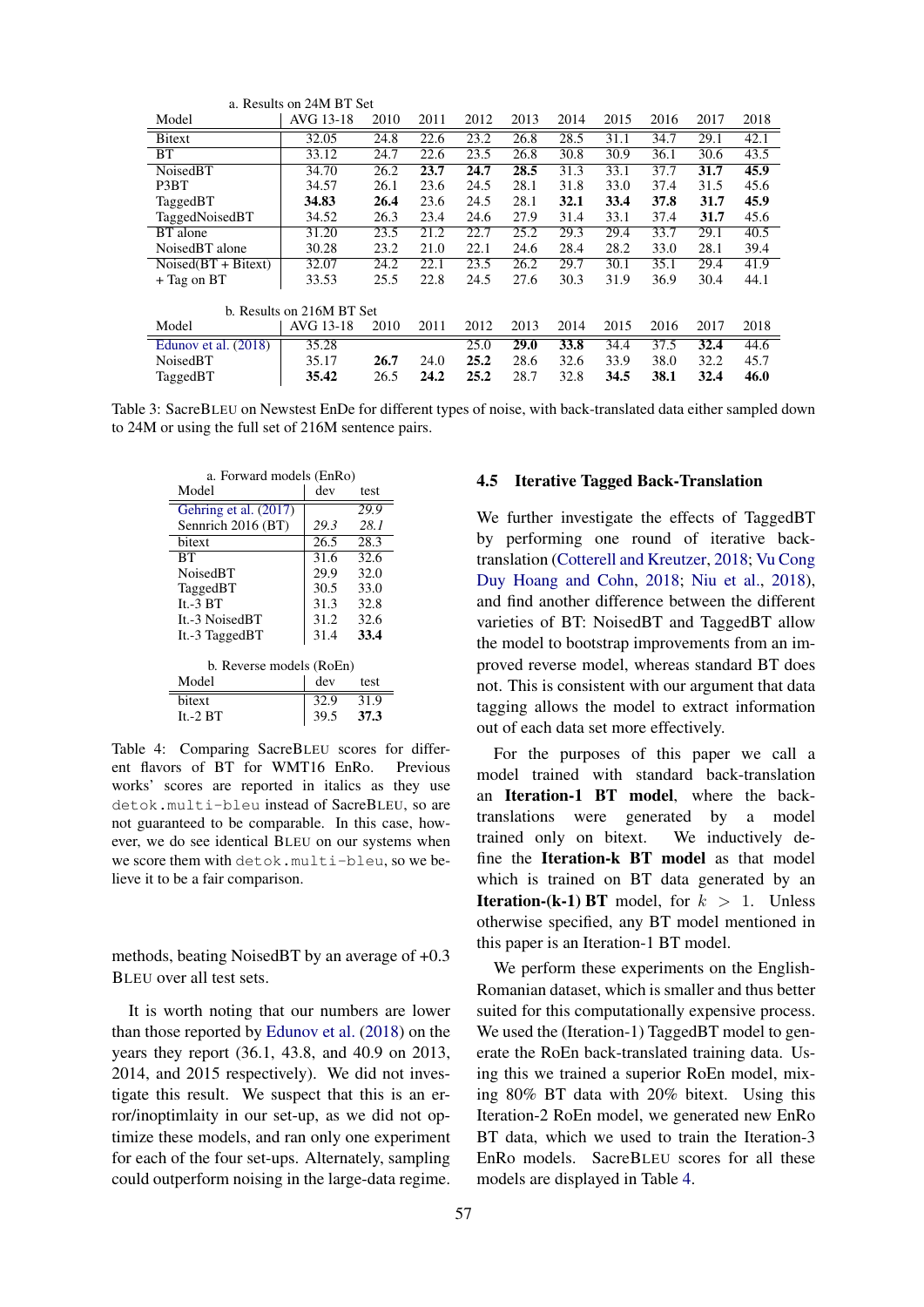<span id="page-5-0"></span>

| Model         | Avg  | 2008 |             | 2009 2010 2011 2012           |      |      | 2013 | 2014  | 2015 |
|---------------|------|------|-------------|-------------------------------|------|------|------|-------|------|
| <b>Bitext</b> | 32.8 |      |             | 26.3 28.8 32.0 32.9 30.1 33.5 |      |      |      | -40.6 | 38.4 |
| BT.           | 29.2 | 22.2 | 27.3        | 28.8                          | 29.3 | 27.9 | 30.7 | 32.6  | 34.8 |
| NoisedBT      | 33.8 | 26.8 | 29.9        | 33.4                          | 33.9 | 31.3 | 34.3 | 42.3  | 38.8 |
| TaggedBT      | 34.1 | 27.0 | <b>30.0</b> | <b>33.6</b>                   | 33.9 | 31.2 | 34.4 | 42.7  | 39.8 |

Table 5: Results on WMT15 EnFr, with bitext, BT, NoisedBT, and TaggedBT.

We find that the iteration-3 BT models improve over their Iteration-1 counterparts only for NoisedBT (+1.0 BLEU, dev+test avg) and TaggedBT (+0.7 BLEU, dev+test avg), whereas the Iteration-3 BT model shows no improvement over its Iteration-1 counterpart (-0.1 BLEU, dev+test avg). In other words, both techniques that (explicitly or implicitly) tag synthetic data benefit from iterative BT. We speculate that this separation of the synthetic and natural domains allows the model to bootstrap more effectively from the increasing quality of the back-translated data while not being damaged by its quality issues, whereas the simple BT model cannot make this distinction, and is equally "confused" by the biases in higher or lower-quality BT data.

An identical experiment with EnDe did not see either gains or losses in BLEU from iteration-3 TaggedBT. This is likely because there is less room to bootstrap with the larger-capacity model. This said, we do not wish to read too deeply into these results, as the effect size is not large, and neither is the number of experiments. A more thorough suite of experiments is warranted before any strong conclusions can be made on the implications of tagging on iterative BT.

## 5 Analysis

In an attempt to gain further insight into TaggedBT as it compares with standard BT or NoisedBT, we examine attention matrices in the presence of the back translation tag and measure the impact of the tag at decoding time.

## 5.1 Attention Entropy and Sink-Ratio

To understand how the model treats the tag and what biases it learns from the data, we investigate the entropy of the attention probability distribution, as well as the attention captured by the tag.

We examine decoder attention (at the top layer) on the first source token. We define Attention Sink Ratio for index  $j$  (ASR<sub>j</sub>) as the averaged attention over the jth token, normalized by uniform attention, i.e.

$$
ASR_j(x, \hat{y}) = \frac{1}{|\hat{y}|} \sum_{i=1}^{|\hat{y}|} \frac{\alpha_{ij}}{\tilde{\alpha}}
$$

where  $\alpha_{ij}$  is the attention value for target token i in hypothesis  $\hat{y}$  over source token j and  $\tilde{\alpha} = \frac{1}{x}$  $\frac{1}{|x|}$  corresponds to uniform attention. We examine ASR on text that has been noised and/or tagged (depending on the model), to understand how BT sentences are treated during training. For the tagged variants, there is heavy attention on the tag when it is present (Table [6\)](#page-6-0), indicating that the model relies on the information signalled by the tag.

Our second analysis probes word-for-word translation bias through the average source-token entropy of the attention probability model when decoding natural text. Table [6](#page-6-0) reports the average length-normalized Shannon entropy:

$$
\tilde{H}(x, \hat{y}) = -\frac{1}{|\hat{y}|} \sum_{i=1}^{|\hat{y}|} \frac{1}{\log |x|} \sum_{j=1}^{|x|} \alpha_{ij} \log(\alpha_{ij})
$$

The entropy of the attention probabilities from the model trained on BT data is the clear outlier. This low entropy corresponds to a concentrated attention matrix, which we observed to be concentrated on the diagonal (See Figure [1a](#page-6-1) and [1d\)](#page-6-1). This could indicate the presence of word-by-word translation, a consequence of the harmful part of the signal from back-translated data. The entropy on parallel data from the NoisedBT model is much higher, corresponding to more diffuse attention, which we see in Figure [1b](#page-6-1) and [1e.](#page-6-1) In other words, the wordfor-word translation biases in BT data, that were incorporated into the BT model, have been manually undone by the noise, so the model's understanding of how to decode parallel text is not corrupted. We see that TaggedBT leads to a similarly high entropy, indicating the model has learnt this without needing to manually "break" the literaltranslation bias. As a sanity check, we see that the entropy of the P3BT model's attention is also high, but is lower than that of the NoisedBT model, because P3 noise is less destructive. The one sur-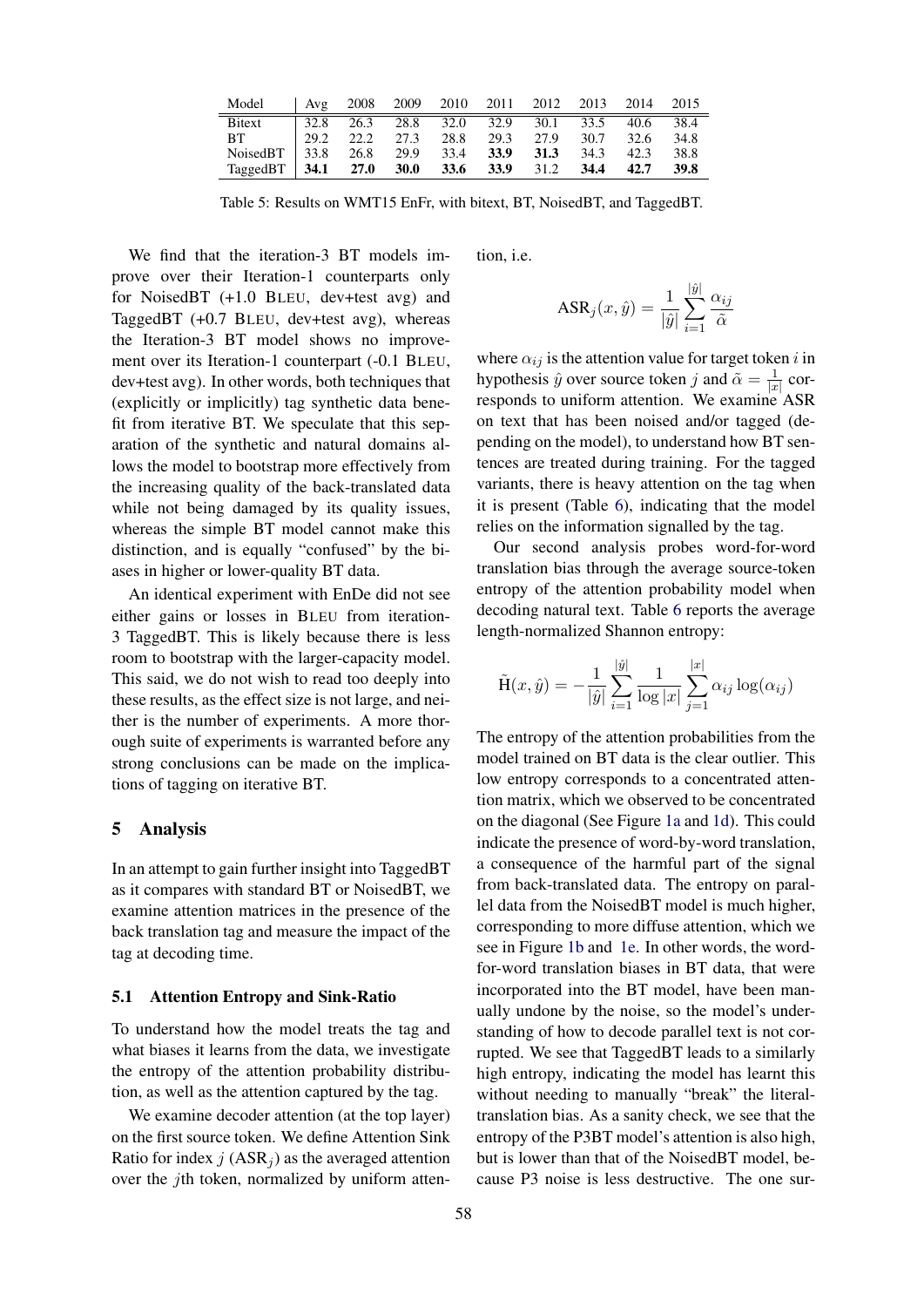<span id="page-6-1"></span>

Figure 1: Comparison of attention maps at the first encoder layer for a random training example for BT (row 1), NoisedBT (row 2), and TaggedBT (row 3), for both EnDe (col 1) and EnRo (col 2). Note the heavy attention on the tag (position 0 in row 3), and the diffuse attention map learned by the NoiseBT models. These are the models from Table [3.](#page-4-1)a

prising entry on this table is probably the low entropy of the TaggedNoisedBT. Our best explanation is that TaggedNoisedBT puts disproportionately high attention on the sentence-end token, with 1.4x the  $ASR_{|x|}$  that TaggedBT has, naturally leading to lower entropy.

<span id="page-6-0"></span>

| Model                  | $ASR_0$ | $ASR_{ x }$ | н     |
|------------------------|---------|-------------|-------|
| <b>Bitext</b> baseline | 0.31    | 10.21       | 0.504 |
| <b>BT</b>              | 0.28    | 10.98       | 0.455 |
| P <sub>3</sub> BT      | 0.37    | 7.66        | 0.558 |
| NoisedBT               | 1.01    | 3.96        | 0.619 |
| TaggedBT               | 5.31    | 5.31        | 0.597 |
| TaggedNoisedBT         | 7.33    | 7.33        | 0.491 |

Table 6: Attention sink ratio on the first and last token and entropy (at decoder layer 5) for the models in Table [3.](#page-4-1)a, averaged over all sentences in newstest14. For ASR, data is treated as if it were BT (noised and/or tagged, resp.), whereas for entropy the natural text is used. Outliers discussed in the text are bolded.

### 5.2 Decoding with and without a tag

In this section we look at what happens when we decode with a model on newstest data as if it were back-translated. This means that for the TaggedBT model we tag the true source, and for the NoisedBT model, we noise the true source. These "as-if-BT" decodings contrast with "standard decode", or decoding with the true source. An example sentence from newstest2015 is shown in Table [8,](#page-7-0) decoded by both models both in the standard fashion and in the "as-if-BT" fashion. The BLEU scores of each decoding method are presented in Table [7.](#page-7-1)

The noised decode – decoding newstest sentences with the NoisedBT model after noising the source – yields poor performance. This is unsurprising given the severity of the noise model used (recall Table [1\)](#page-2-1). The tagged decode, however, yields only somewhat lower performance than the standard decode on the same model (-2.9BLEU on average). There are no clear reasons for this qual-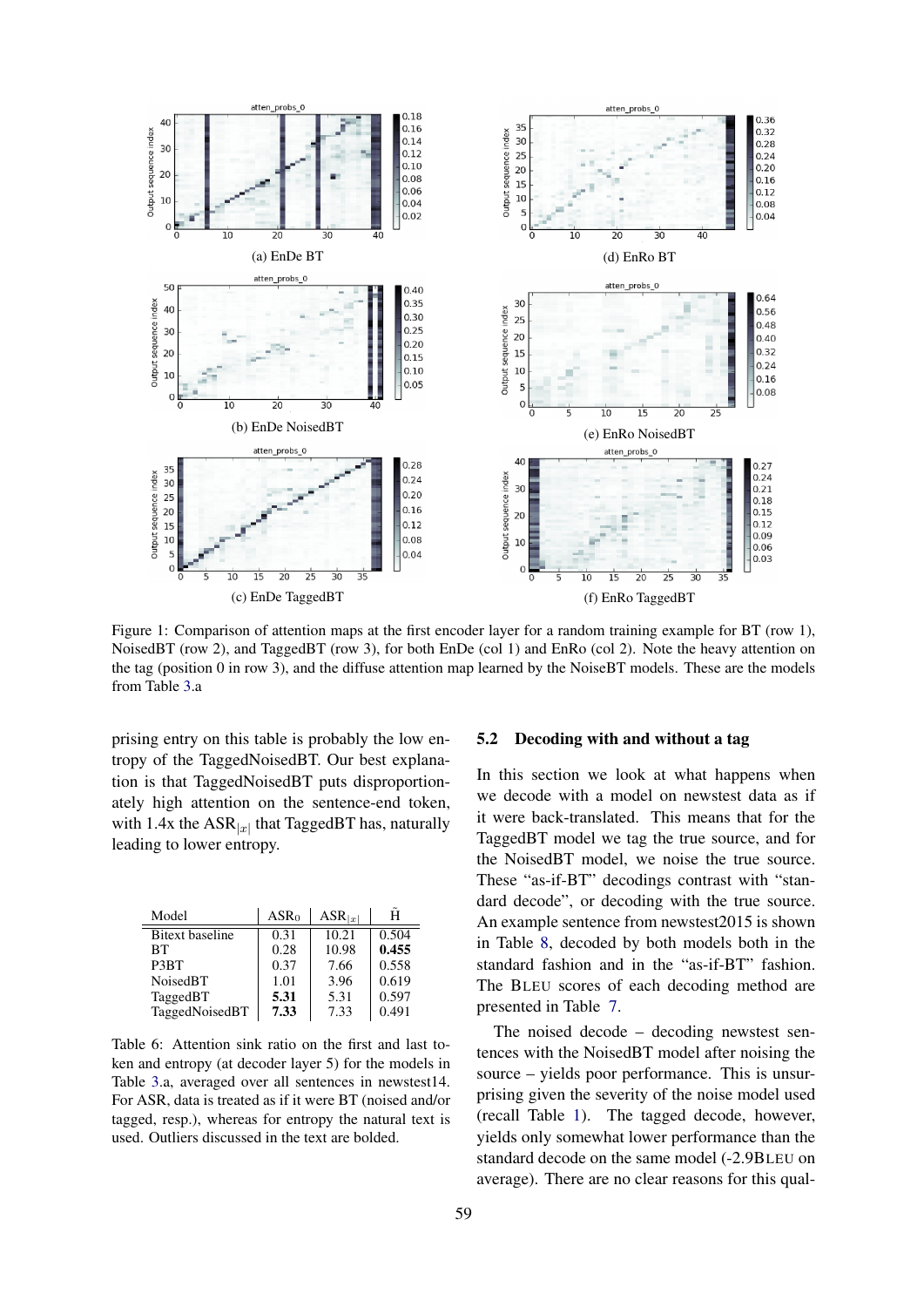<span id="page-7-1"></span>

| Model    | Decode type    | AVG 13-17 | 2010 | 2011 | 2012 | 2013 | 2014        | 2015 | 2016 | 2017 |
|----------|----------------|-----------|------|------|------|------|-------------|------|------|------|
| TaggedBT | standard       | 33.24     | 26.5 | 24.2 | 25.2 | 28.7 | <b>32.8</b> | 34.5 | 38.1 | 32.4 |
|          | as BT (tagged) | 30.30     | 24.3 | 22.2 | 23.4 | 26.6 | 30.0        | 30.5 | 34.2 | 30.2 |
| NoisedBT | standard       | 33.06     | 26.7 | 24.0 | 25.2 | 28.6 | 32.6        | 33.9 | 38.0 | 32.2 |
|          | as BT (noised) | 10.66     | 8.1  | 6.5  |      | 8.2  | 11.1        | 10.0 |      |      |

<span id="page-7-0"></span>Table 7: Comparing standard decoding with decoding as if the input were back-translated data, meaning that it is tagged (for the TaggedBT model) or noised (for the NoisedBT model) .

| Model               | Decode type                                             | Example                                                                                                                                                                                    |
|---------------------|---------------------------------------------------------|--------------------------------------------------------------------------------------------------------------------------------------------------------------------------------------------|
| TaggedBT            | standard                                                | Wie der Reverend Martin Luther King Jr. vor fünfzig Jahren sagte:                                                                                                                          |
| NoisedBT            | $as$ -if-BT (tagged)<br>standard<br>$as-if-BT$ (noised) | Wie sagte der Reverend Martin Luther King jr. Vor fünfzig Jahren:<br>Wie der Reverend Martin Luther King Jr. vor fünfzig Jahren sagte:<br>Als Luther King Reverend Jr. vor fünfzig Jahren: |
| Source<br>Reference |                                                         | As the Reverend Martin Luther King Jr. said fifty years ago:<br>Wie Pastor Martin Luther King Jr. vor fünfzig Jahren sagte:                                                                |

Table 8: Example decodes from newstest2015 for decoding in standard and "as-if-BT" varieties. Here, NoisedBT and TaggedBT produce equivalent outputs with standard decoding; TaggedBT produces less natural output with tagged input; and NoisedBT produces a low-quality output with noised input.

ity drop – the model correctly omits the tag in the outputs, but simply produces slightly lower quality hypotheses. The only noticeable difference in decoding outputs between the two systems is that the tagged decoding produces about double the quantity of English outputs (2.7% vs. 1.2%, over newstest2010-newstest2017, using a language ID classifier).

That the tagged-decode BLEU is still quite reasonable tells us that the model has not simply learned to ignore the source sentence when it encounters the input tag, suggesting that the  $p(y|BT(x))$  signal is still useful to the model, as [Sennrich et al.](#page-10-1) [\(2016\)](#page-10-1) also demonstrated. The tag might then be functioning as a domain tag, causing the model to emulate the domain of the BT data – including both the desirable target-side news domain and the MT biases inherent in BT data.

To poke at the intuition that the quality drop comes in part from emulating the NMT biases in the synthetic training data, we probe a particular shortcoming of NMT: copy rate. We quantify the copy rate with the unigram overlap between source and target as a percentage of tokens in the target side, and compare those statistics to the bitext and the back-translated data (Table [9\)](#page-7-2). We notice that the increase in unigram overlap with the tagged decode corresponds to the increased copy rate for the back-translated data (reaching the same value of  $11\%$ ), supporting the hypothesis that the tag helps the model separate the domain of the parallel versus the back-translated data. Under this lens, quality gains from TaggedBT/NoisedBT could be re-framed as transfer learning from a

<span id="page-7-2"></span>Data src-tgt unigram overlap TaggedBT (standard decode) 8.9%<br>TaggedBT (tagged decode) 10.7% TaggedBT (tagged decode) Bitext 5.9%<br>BT Data 11.4 % BT Data

Table 9: Source-target overlap for both back-translated data with decoding newstest as if it were bitext or BT data. Model decodes are averaged over newstest2010 newstest2017.

multi-task set-up, where one task is to translate simpler "translationese" [\(Gellerstam,](#page-9-21) [1986;](#page-9-21) [Fre](#page-9-22)[itag et al.,](#page-9-22) [2019\)](#page-9-22) source text, and the other is to

## 6 Negative Results

translate true bitext.

In addition to tagged back-translation, we tried several tagging-related experiments that did not work as well. We experimented with tagged forward-translation (TaggedFT), and found that the tag made no substantial difference, often lagging behind untagged forward-translation (FT) by a small margin ( $\sim$  0.2 BLEU). For EnDe, (Tagged)FT underperformed the bitext baseline; for EnRo, (Tagged)FT performed about the same as BT. Combining BT and FT had additive effects, yielding results slightly higher than iteration-3 TaggedBT (Table [4\)](#page-4-0), at 33.9 SacreBLEU on test; but tagging did not help in this set-up. We furthermore experimented with year-specific tags on the BT data, using a different tag for each of the ten years of newscrawl. The model trained on these data performed identically to the normal TaggedBT model. Using this model we repli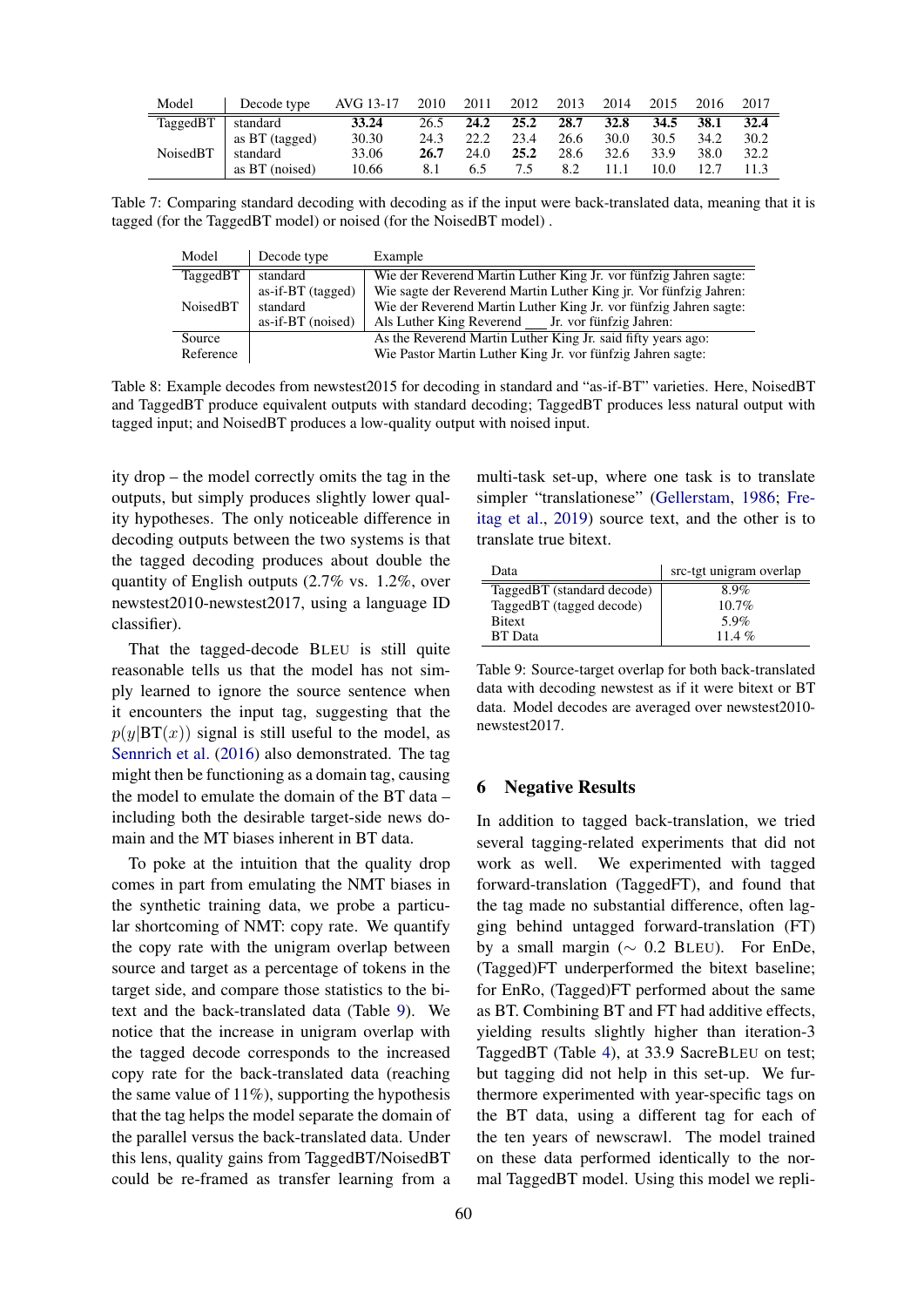cated the "as-if-bt" experiments from Table [8](#page-7-0) using year-specific tags, and although there was a slight correlation between year tag and that year's dataset, the standard-decode still resulted in the highest BLEU.

## 7 Conclusion

In this work we develop TaggedBT, a novel technique for using back-translation in the context of NMT, which improves over the current state-ofthe-art method of Noised Back-Translation, while also being simpler and more robust. We demonstrate that while Noised Back-Translation and standard Back-Translation are more or less effective depending on the task (low-resource, midresource, iterative BT), TaggedBT performs well on all tasks.

On WMT16 EnRo, TaggedBT improves on vanilla BT by 0.4 BLEU. Our best BLEU score of 33.4 BLEU, obtained using Iterative TaggedBT, shows a gain of +3.5 BLEU over the highest previously published result on this test-set that we are aware of. We furthermore match or out-perform the highest published results we are aware of on WMT EnDe that use only back-translation, with higher or equal BLEU on five of seven test sets.

In addition, we conclude that noising in the context of back-translation acts merely as an indicator to the model that the source is back-translated, allowing the model to treat it as a different domain and separate the helpful signal from the harmful signal. We support this hypothesis with experimental results showing that heuristic noising techniques like those discussed here, although they produce text that may seem like a nigh unintelligible mangling to humans, have a relatively small impact on the cross-lingual signal. Our analysis of attention and tagged decoding provides further supporting evidence for these conclusions.

## 8 Future Work

A natural extension of this work is to investigate a more fine-grained application of tags to both natural and synthetic data, for both backtranslation and forward-translation, using quality and domain tags as well as synth-data tags. Similarly, tagging could be investigated as an alternative to data selection, as in [van der Wees et al.](#page-10-15) [\(2017\)](#page-10-15); [Axelrod et al.](#page-8-5) [\(2011\)](#page-8-5), or curriculum learning approaches like fine-tuning on in-domain data [\(Thompson et al.,](#page-10-16) [2018;](#page-10-16) [Hassan Sajjad and Nadir](#page-9-23)

[Durrani and Fahim Dalvi and Yonatan Belinkov](#page-9-23) [and Stephan Vogel,](#page-9-23) [2017;](#page-9-23) [Freitag and Al-Onaizan,](#page-9-24) [2016\)](#page-9-24). Finally, the token-tagging method should be contrasted with more sophisticated versions of tagging, like concatenating a trainable domain embedding with all token embeddings, as in [Kobus](#page-9-19) [et al.](#page-9-19) [\(2016\)](#page-9-19).

## 9 Acknowledgements

Thank you to Markus Freitag, Melvin Johnson and Wei Wang for advising and discussions about these ideas; thank you to Keith Stevens, Mia Chen, and Wei Wang for technical help and bug fixing; thank you to Sergey Edunov for a fast and thorough answer to our question about his paper; and of course to the various people who have given comments and suggestions throughout the process, including Bowen Liang, Naveen Arivazhagan, Macduff Hughes, and George Foster.

### References

- <span id="page-8-2"></span>Mikel Artetxe, Gorka Labaka, and Eneko Agirre. 2018. [Unsupervised Statistical Machine Translation.](http://www.aclweb.org/anthology/D18-1399) In *Proceedings of the 2018 Conference on Empirical Methods in Natural Language Processing*, pages 3632–3642.
- <span id="page-8-5"></span>Amittai Axelrod, Xiaodong He, and Jianfeng Gao. 2011. Domain adaptation via pseudo in-domain data selection. In *Proceedings of the 2011 Conference on Empirical Methods in Natural Language Processing*, pages 355–362.
- <span id="page-8-0"></span>Dzmitry Bahdanau, Kyunghyun Cho, and Yoshua Bengio. 2015. [Neural Machine Translation by Jointly](http://arxiv.org/abs/1409.0473) [Learning to Align and Translate.](http://arxiv.org/abs/1409.0473) In *3rd International Conference on Learning Representations, ICLR 2015*.
- <span id="page-8-3"></span>Nicola Bertoldi and Marcello Federico. 2009. Domain adaptation for statistical machine translation with monolingual resources. In *Proceedings of the fourth workshop on statistical machine translation*, pages 182–189. Association for Computational Linguistics.
- <span id="page-8-4"></span>Ondřej Bojar and Aleš Tamchyna. 2011. Improving translation model by monolingual data. In *Proceedings of the Sixth Workshop on Statistical Machine Translation*, pages 330–336. Association for Computational Linguistics.
- <span id="page-8-1"></span>Thorsten Brants, Ashok C Popat, Peng Xu, Franz J Och, and Jeffrey Dean. 2007. [Large Language Mod](https://www.aclweb.org/anthology/D07-1090)[els in Machine Translation.](https://www.aclweb.org/anthology/D07-1090) In *Proceedings of the 2007 Joint Conference on Empirical Methods in Natural Language Processing and Computational Natural Language Learning (EMNLP-CoNLL)*.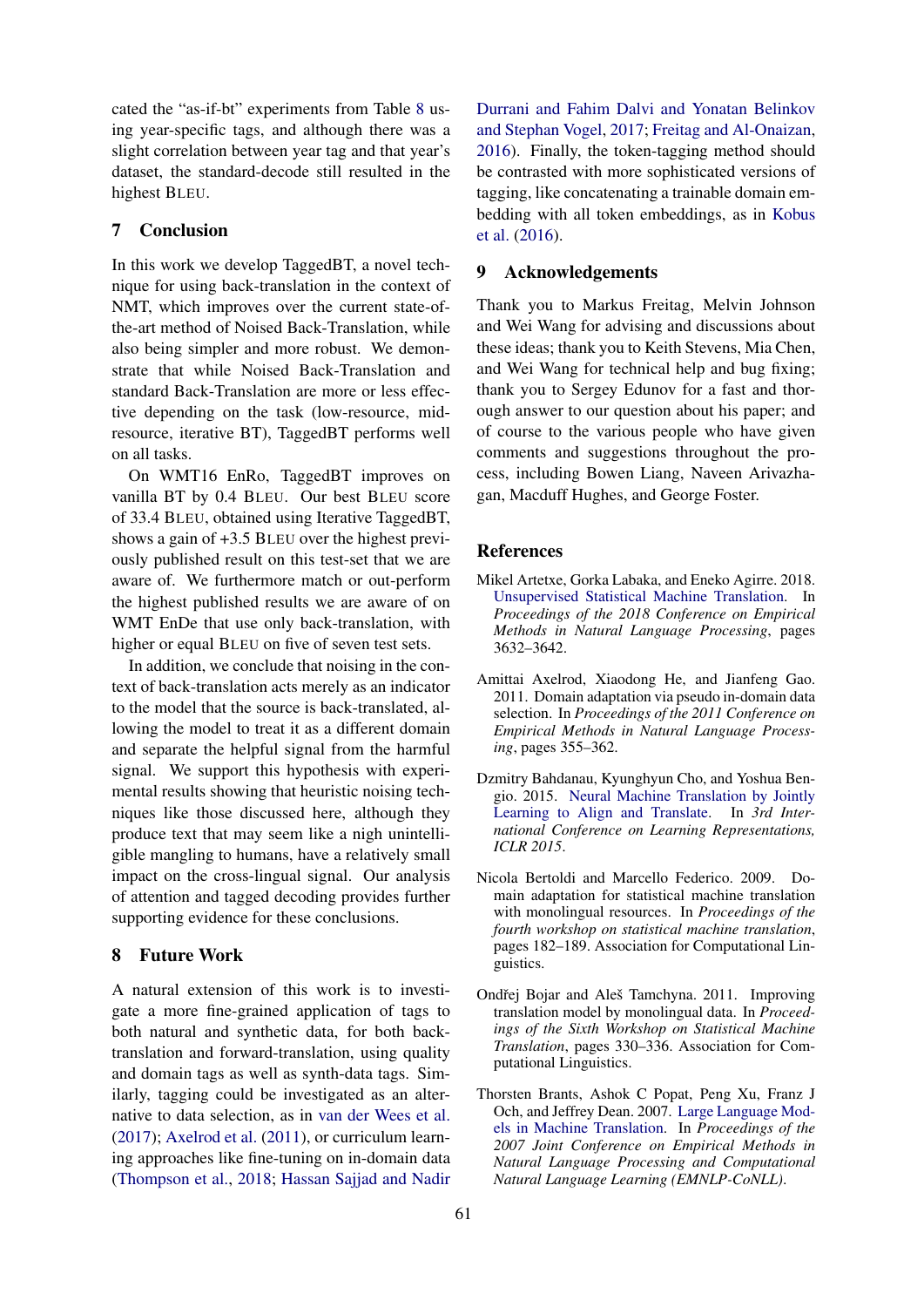- <span id="page-9-20"></span>Nikhil Buduma and Nicholas Locascio. 2017. *Fundamentals of deep learning: Designing next-generation machine intelligence algorithms*. "O'Reilly Media, Inc.".
- <span id="page-9-5"></span>Yong Cheng, Wei Xu, Zhongjun He, Wei He, Hua Wu, Maosong Sun, and Yang Liu. 2016. [Semi-](https://www.aclweb.org/anthology/P16-1185)[Supervised Learning for Neural Machine Transla](https://www.aclweb.org/anthology/P16-1185)[tion.](https://www.aclweb.org/anthology/P16-1185) In *Proceedings of the 54th Annual Meeting of the Association for Computational Linguistics*, volume 1, pages 1965–1974.
- <span id="page-9-13"></span>Ryan Cotterell and Julia Kreutzer. 2018. [Explain](https://arxiv.org/pdf/1806.04402.pdf)[ing and Generalizing Back-Translation through](https://arxiv.org/pdf/1806.04402.pdf) [Wakesleep.](https://arxiv.org/pdf/1806.04402.pdf) *arXiv preprint arXiv:1806.04402*.
- <span id="page-9-16"></span>Anna Currey, Antonio Valerio Miceli Barone, and Kenneth Heafield. 2017. Copied monolingual data improves low-resource neural machine translation. In *Proceedings of the Second Conference on Machine Translation*, pages 148–156.
- <span id="page-9-6"></span>Tao Qin Liwei Wang Nenghai Yu Tieyan Liu Di He, Yingce Xia and Wei-Ying Ma. 2016. [Dual Learn](https://papers.nips.cc/paper/6469-dual-learning-for-machine-translation.pdf)[ing for Machine Translation.](https://papers.nips.cc/paper/6469-dual-learning-for-machine-translation.pdf) In *Conference on Advances in Neural Information Processing Systems (NeurIPS)*.
- <span id="page-9-7"></span>Tobias Domhan and Felix Hieber. 2017. [Using Target](https://www.aclweb.org/anthology/D17-1158)[side Monolingual Data for Neural Machine Transla](https://www.aclweb.org/anthology/D17-1158)[tion through Multi-task Learning.](https://www.aclweb.org/anthology/D17-1158) In *Proceedings of the 2017 Conference on Empirical Methods in Natural Language Processing*, pages 1500–1505.
- <span id="page-9-10"></span>Sergey Edunov, Myle Ott, Michael Auli, and David Grangier. 2018. [Understanding Back-Translation at](http://www.aclweb.org/anthology/D18-1045) [Scale.](http://www.aclweb.org/anthology/D18-1045) In *Proceedings of the 2018 Conference on Empirical Methods in Natural Language Processing (EMNLP)*, pages 489–500.
- <span id="page-9-14"></span>Marzieh Fadaee and Christof Monz. 2018. [Back-](http://arxiv.org/abs/1808.09006)[Translation Sampling by Targeting Difficult](http://arxiv.org/abs/1808.09006) [Words in Neural Machine Translation.](http://arxiv.org/abs/1808.09006) *CoRR*, abs/1808.09006.
- <span id="page-9-24"></span>Markus Freitag and Yaser Al-Onaizan. 2016. [Fast Do](https://arxiv.org/pdf/1612.06897.pdf)[main Adaptation for Neural Machine Translation.](https://arxiv.org/pdf/1612.06897.pdf) *CoRR*, abs/1612.06897.
- <span id="page-9-22"></span>Markus Freitag, Isaac Caswell, and Scott Roy. 2019. [Text Repair Model for Neural Machine Translation.](http://arxiv.org/abs/1904.04790) *CoRR*, abs/1904.04790.
- <span id="page-9-9"></span>Mercedes García-Martínez, Özan Çağlayan, Walid Aransa, Adrien Bardet, Fethi Bougares, and Loïc Barrault. 2017. [LIUM Machine Translation Sys](http://arxiv.org/abs/1707.04499)[tems for WMT17 News Translation Task.](http://arxiv.org/abs/1707.04499) *CoRR*, abs/1707.04499.
- <span id="page-9-0"></span>Jonas Gehring, Michael Auli, David Grangier, Denis Yarats, and Yann N. Dauphin. 2017. [Convolutional](http://dl.acm.org/citation.cfm?id=3305381.3305510) [Sequence to Sequence Learning.](http://dl.acm.org/citation.cfm?id=3305381.3305510) In *Proceedings of the 34th International Conference on Machine Learning - Volume 70*, pages 1243–1252.
- <span id="page-9-21"></span>Martin Gellerstam. 1986. Translationese in Swedish novels translated from English. *Translation Studies in Scandinavia*, pages 88–95.
- <span id="page-9-3"></span>Çağlar Gülçehre, Orhan Firat, Kelvin Xu, Kyunghyun Cho, Loic Barrault, Huei-Chi Lin, Fethi Bougares, Holger Schwenk, and Yoshua Bengio. 2015. [On us](https://arxiv.org/abs/1503.03535)[ing Monolingual Corpora in Neural Machine Trans](https://arxiv.org/abs/1503.03535)[lation.](https://arxiv.org/abs/1503.03535) *arXiv preprint arXiv:1503.03535*.
- <span id="page-9-4"></span>Cağlar Gülcehre, Orhan Firat, Kelvin Xu, Kyunghyun Cho, and Yoshua Bengio. 2017. [On Integrating a](https://doi.org/10.1016/j.csl.2017.01.014) [Language Model into Neural Machine Translation.](https://doi.org/10.1016/j.csl.2017.01.014) *Comput. Speech Lang.*, pages 137–148.
- <span id="page-9-8"></span>Thanh-Le Ha, Jan Niehues, and Alexander H. Waibel. 2017. [Effective Strategies in Zero-Shot Neural Ma](http://arxiv.org/abs/1711.07893)[chine Translation.](http://arxiv.org/abs/1711.07893) *CoRR*, abs/1711.07893.
- <span id="page-9-23"></span>Hassan Sajjad and Nadir Durrani and Fahim Dalvi and Yonatan Belinkov and Stephan Vogel. 2017. Neural machine translation training in a multi-domain scenario. *arXiv preprint arXiv:1708.08712v2*.
- <span id="page-9-12"></span>Wei He, Zhongjun He, Hua Wu, and Haifeng Wang. 2016. Improved neural machine translation with SMT features. In *Thirtieth AAAI conference on artificial intelligence*.
- <span id="page-9-11"></span>Kenji Imamura, Atsushi Fujita, and Eiichiro Sumita. 2018. [Enhancement of Encoder and Attention Us](http://aclweb.org/anthology/W18-2707)[ing Target Monolingual Corpora in Neural Machine](http://aclweb.org/anthology/W18-2707) [Translation.](http://aclweb.org/anthology/W18-2707) In *Proceedings of the 2nd Workshop on Neural Machine Translation and Generation*, volume 1, pages 55–63.
- <span id="page-9-17"></span>Melvin Johnson, Mike Schuster, Quoc V. Le, Maxim Krikun, Yonghui Wu, Zhifeng Chen, Nikhil Thorat, Fernanda B. Vi'egas, Martin Wattenberg, Greg Corrado, Macduff Hughes, and Jeffrey Dean. 2016. [Google's Multilingual Neural Machine Translation](http://arxiv.org/abs/1611.04558) [System: Enabling Zero-Shot Translation.](http://arxiv.org/abs/1611.04558) *CoRR*, abs/1611.04558.
- <span id="page-9-15"></span>Yoon Kim and Alexander M. Rush. 2016. [Sequence-](https://doi.org/10.18653/v1/D16-1139)[Level Knowledge Distillation.](https://doi.org/10.18653/v1/D16-1139) In *Proceedings of the 2016 Conference on Empirical Methods in Natural Language Processing*, pages 1317–1327, Austin, Texas. Association for Computational Linguistics.
- <span id="page-9-19"></span>Catherine Kobus, Josep Maria Crego, and Jean Senellart. 2016. [Domain Control for Neural Machine](http://arxiv.org/abs/1612.06140) [Translation.](http://arxiv.org/abs/1612.06140) *CoRR*, abs/1612.06140.
- <span id="page-9-2"></span>Philipp Koehn. 2009. *Statistical machine translation*. Cambridge University Press.
- <span id="page-9-18"></span>James Kuczmarski and Melvin Johnson. 2018. [Gender-aware natural language translation.](https://www.tdcommons.org/dpubs_series/1577) *Technical Disclosure Commons*.
- <span id="page-9-1"></span>Patrik Lambert, Holger Schwenk, Christophe Servan, and Sadaf Abdul-Rauf. 2011. Investigations on translation model adaptation using monolingual data. In *Proceedings of the Sixth Workshop on Statistical Machine Translation*, pages 284–293. Association for Computational Linguistics.